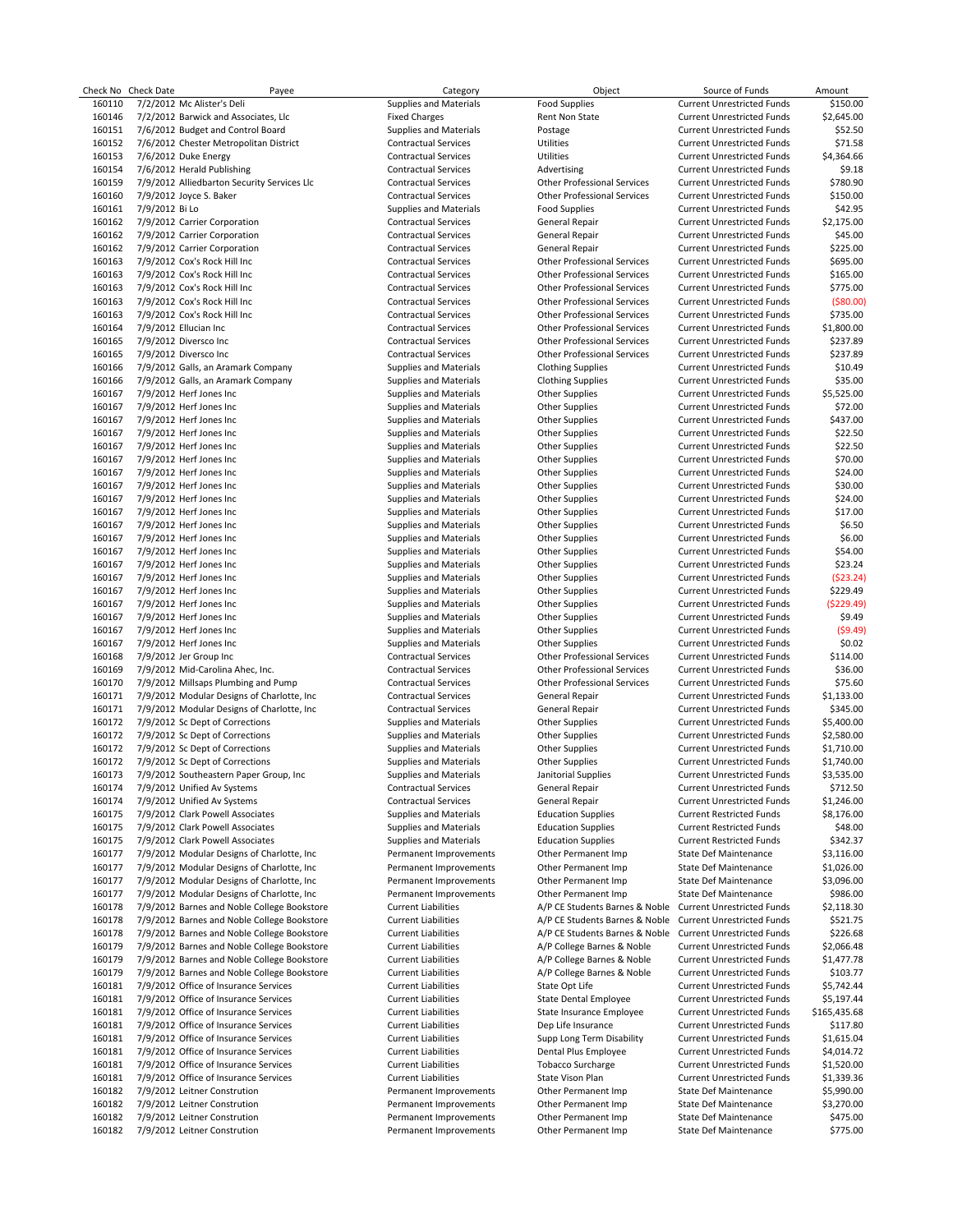|        | Check No Check Date          | Payee                                                           | Category                      | Object                               | Source of Funds                   | Amount       |
|--------|------------------------------|-----------------------------------------------------------------|-------------------------------|--------------------------------------|-----------------------------------|--------------|
| 160182 |                              | 7/9/2012 Leitner Constrution                                    | Permanent Improvements        | Other Permanent Imp                  | <b>State Def Maintenance</b>      | \$325.00     |
| 160182 |                              | 7/9/2012 Leitner Constrution                                    | Permanent Improvements        | Other Permanent Imp                  | <b>State Def Maintenance</b>      | \$975.00     |
|        |                              | 160184 7/10/2012 Peoples First Insurance                        | <b>Fixed Charges</b>          | Insurance Non-State                  | <b>Current Unrestricted Funds</b> | \$3,185.30   |
|        | 160185 7/10/2012 S & Me, Inc |                                                                 | Permanent Improvements        | Fees, Arch, Eng & Other              | Master Plan                       | \$2.800.00   |
|        |                              |                                                                 |                               |                                      |                                   |              |
|        |                              | 160186 7/10/2012 SC Manufacturing Extension Partners            | <b>Contractual Services</b>   | <b>Other Professional Services</b>   | <b>Current Unrestricted Funds</b> | \$7,512.00   |
|        | 160187 7/10/2012 Cupa-Hr     |                                                                 | Travel                        | Out of State Registration Fees       | <b>Current Unrestricted Funds</b> | \$720.00     |
|        |                              | 160188 7/10/2012 Global Knowledge Inc                           | Travel                        | Out of State Registration Fees       | <b>Current Unrestricted Funds</b> | \$5,000.00   |
|        |                              | 160189 7/10/2012 S C State Board for Tech and Comp E            | <b>Contractual Services</b>   | <b>Education &amp; Training Serv</b> | <b>Current Unrestricted Funds</b> | ( \$926.81)  |
|        |                              | 160189 7/10/2012 S C State Board for Tech and Comp E            | <b>Contractual Services</b>   | <b>Education &amp; Training Serv</b> | <b>Current Unrestricted Funds</b> | \$2,100.00   |
|        |                              | 160189 7/10/2012 S C State Board for Tech and Comp E            | <b>Contractual Services</b>   | <b>Education &amp; Training Serv</b> | <b>Current Unrestricted Funds</b> | \$619.13     |
|        |                              | 160190 7/10/2012 Southern Assoc of Colleges and Scho            | Supplies and Materials        | <b>Other Supplies</b>                | <b>Current Unrestricted Funds</b> | \$232.50     |
|        |                              |                                                                 |                               |                                      |                                   |              |
|        |                              | 160192 7/11/2012 Applied Building Sciences Inc.                 | <b>Contractual Services</b>   | <b>Other Professional Services</b>   | <b>Current Unrestricted Funds</b> | \$900.00     |
|        |                              | 160193 7/11/2012 S C Assoc of Technical Coll Comm               | <b>Fixed Charges</b>          | Dues & Membership Fees               | <b>Current Unrestricted Funds</b> | \$9,576.23   |
|        |                              | 160194 7/11/2012 Business Officers Peer Group                   | <b>Fixed Charges</b>          | Dues & Membership Fees               | <b>Current Unrestricted Funds</b> | \$350.00     |
|        |                              | 160195 7/11/2012 Centralina Council of Governments              | <b>Fixed Charges</b>          | Dues & Membership Fees               | <b>Current Unrestricted Funds</b> | \$125.00     |
|        | 160196 7/11/2012 Combase     |                                                                 | <b>Fixed Charges</b>          | Dues & Membership Fees               | <b>Current Unrestricted Funds</b> | \$600.00     |
|        |                              | 160197 7/11/2012 Community College Business Officers            | <b>Fixed Charges</b>          | Dues & Membership Fees               | <b>Current Unrestricted Funds</b> | \$410.00     |
|        |                              |                                                                 |                               |                                      |                                   |              |
|        |                              | 160198 7/11/2012 Council for Higher Educ Accreditati            | <b>Fixed Charges</b>          | Dues & Membership Fees               | <b>Current Unrestricted Funds</b> | \$550.00     |
|        |                              | 160199 7/11/2012 Government Finance Officers Assoc              | <b>Fixed Charges</b>          | Dues & Membership Fees               | <b>Current Unrestricted Funds</b> | \$85.00      |
|        |                              | 160200 7/11/2012 Herald Publishing                              | Supplies and Materials        | <b>Other Supplies</b>                | <b>Current Unrestricted Funds</b> | \$142.00     |
|        |                              | 160201 7/11/2012 Lake Wylie Chamber of Commerce                 | <b>Fixed Charges</b>          | Dues & Membership Fees               | <b>Current Unrestricted Funds</b> | \$385.00     |
|        |                              | 160203 7/11/2012 Natl Assoc of Student Fin Aid Admin            | <b>Fixed Charges</b>          | Dues & Membership Fees               | <b>Current Unrestricted Funds</b> | \$1,491.00   |
|        |                              | 160206 7/11/2012 Southern Assoc of Colleges and Scho            | <b>Fixed Charges</b>          | Dues & Membership Fees               | <b>Current Unrestricted Funds</b> | \$6,406.00   |
|        |                              | 160207 7/11/2012 Southern Assoc of Community Jr and             |                               |                                      | <b>Current Unrestricted Funds</b> |              |
|        |                              |                                                                 | <b>Fixed Charges</b>          | Dues & Membership Fees               |                                   | \$100.00     |
|        |                              | 160209 7/11/2012 Waterford Property Owners Assoc                | <b>Contractual Services</b>   | <b>Other Professional Services</b>   | <b>Current Unrestricted Funds</b> | \$330.00     |
|        |                              | 160211 7/12/2012 Division of Insurance Services                 | <b>Current Assets</b>         | <b>Prepaid Expenses</b>              | <b>Current Unrestricted Funds</b> | \$121,105.62 |
|        |                              | 160213 7/13/2012 Boykin and Davis Llc                           | <b>Contractual Services</b>   | <b>Legal Services</b>                | <b>Current Unrestricted Funds</b> | \$5,531.41   |
|        |                              | 160218 7/13/2012 Natl Assoc of College Auxiliary Ser            | <b>Fixed Charges</b>          | Dues & Membership Fees               | <b>Current Unrestricted Funds</b> | \$375.00     |
|        |                              | 160220 7/13/2012 Sysco Food Services of Charlotte LI            | Supplies and Materials        | <b>Food Supplies</b>                 | <b>Current Unrestricted Funds</b> | \$1,000.20   |
|        |                              | 160220 7/13/2012 Sysco Food Services of Charlotte Ll            | Supplies and Materials        | <b>Food Supplies</b>                 | <b>Current Unrestricted Funds</b> | \$1,007.75   |
|        |                              |                                                                 |                               |                                      |                                   |              |
|        |                              | 160220 7/13/2012 Sysco Food Services of Charlotte LI            | Supplies and Materials        | Food Supplies                        | <b>Current Unrestricted Funds</b> | \$50.45      |
|        |                              | 160220 7/13/2012 Sysco Food Services of Charlotte LI            | Supplies and Materials        | <b>Food Supplies</b>                 | <b>Current Unrestricted Funds</b> | \$988.02     |
|        |                              | 160220 7/13/2012 Sysco Food Services of Charlotte LI            | Supplies and Materials        | <b>Food Supplies</b>                 | <b>Current Unrestricted Funds</b> | \$635.94     |
|        |                              | 160257 7/17/2012 Association of Cosmetology Salon Professionals | <b>Contractual Services</b>   | <b>Other Professional Services</b>   | <b>Current Unrestricted Funds</b> | \$495.00     |
|        |                              | 160258 7/17/2012 City Club of Rock Hill                         | <b>Fixed Charges</b>          | Dues & Membership Fees               | <b>Current Unrestricted Funds</b> | \$58.37      |
|        |                              |                                                                 |                               |                                      |                                   |              |
|        |                              | 160259 7/17/2012 City of Rock Hill                              | <b>Fixed Charges</b>          | Dues & Membership Fees               | <b>Current Unrestricted Funds</b> | \$304.50     |
|        |                              | 160261 7/17/2012 Natl Coalition of Advanced Tech Cen            | <b>Fixed Charges</b>          | Dues & Membership Fees               | <b>Current Unrestricted Funds</b> | \$600.00     |
|        |                              | 160264 7/17/2012 U.S. Postal Service                            | <b>Contractual Services</b>   | Printing                             | <b>Current Unrestricted Funds</b> | \$1,300.00   |
|        |                              | 160266 7/19/2012 Daniel S. Beasley                              | <b>Contractual Services</b>   | <b>Other Professional Services</b>   | <b>Current Restricted Funds</b>   | \$1,875.00   |
|        |                              | 160270 7/19/2012 Marti B. Brown                                 | <b>Contractual Services</b>   | <b>Other Professional Services</b>   | <b>Current Restricted Funds</b>   | \$1,875.00   |
|        |                              | 160275 7/19/2012 Lisa A. Hallman                                | <b>Contractual Services</b>   | <b>Other Professional Services</b>   | <b>Current Restricted Funds</b>   | \$1,875.00   |
|        |                              | 160276 7/19/2012 Jerry D. Howell                                | <b>Contractual Services</b>   | <b>Other Professional Services</b>   | <b>Current Restricted Funds</b>   | \$1,875.00   |
|        |                              |                                                                 |                               |                                      |                                   |              |
|        |                              | 160278 7/19/2012 Leslie R. Knutsen                              | <b>Contractual Services</b>   | <b>Other Professional Services</b>   | <b>Current Restricted Funds</b>   | \$1,875.00   |
|        |                              | 160282 7/19/2012 Augustus T. McGarity                           | <b>Contractual Services</b>   | <b>Other Professional Services</b>   | <b>Current Restricted Funds</b>   | \$1,875.00   |
|        |                              | 160283 7/19/2012 Kim N. Roper                                   | <b>Contractual Services</b>   | <b>Other Professional Services</b>   | <b>Current Restricted Funds</b>   | \$1,875.00   |
|        |                              | 160286 7/19/2012 Valisha F. Singleton                           | <b>Contractual Services</b>   | <b>Other Professional Services</b>   | <b>Current Restricted Funds</b>   | \$1,875.00   |
|        |                              | 160288 7/19/2012 Keta L. Stogner                                | <b>Contractual Services</b>   | <b>Other Professional Services</b>   | <b>Current Restricted Funds</b>   | \$1,875.00   |
|        |                              | 160290 7/19/2012 Sheila S. Washington                           | <b>Contractual Services</b>   | <b>Other Professional Services</b>   | <b>Current Restricted Funds</b>   | \$1,875.00   |
|        |                              |                                                                 |                               |                                      |                                   |              |
|        |                              | 160293 7/19/2012 Chester Metropolitan District                  | <b>Contractual Services</b>   | Utilities                            | <b>Current Unrestricted Funds</b> | \$317.24     |
|        |                              | 160293 7/19/2012 Chester Metropolitan District                  | <b>Contractual Services</b>   | Utilities                            | <b>Current Unrestricted Funds</b> | \$81.43      |
|        |                              | 160294 7/19/2012 Citizen Cpr Foundation                         | Travel                        | Out of State Registration Fees       | <b>Current Unrestricted Funds</b> | \$735.00     |
|        |                              | 160295 7/19/2012 City Club of Rock Hill                         | <b>Fixed Charges</b>          | Dues & Membership Fees               | <b>Current Unrestricted Funds</b> | \$33.37      |
|        |                              | 160295 7/19/2012 City Club of Rock Hill                         | <b>Supplies and Materials</b> | <b>Food Supplies</b>                 | <b>Current Unrestricted Funds</b> | \$24.80      |
|        |                              | 160296 7/19/2012 Duke Energy                                    | <b>Contractual Services</b>   | Utilities                            | <b>Current Unrestricted Funds</b> | \$9.69       |
|        |                              | 160296 7/19/2012 Duke Energy                                    | <b>Contractual Services</b>   |                                      | <b>Current Unrestricted Funds</b> |              |
|        |                              |                                                                 |                               | Utilities                            |                                   | \$239.00     |
|        |                              | 160296 7/19/2012 Duke Energy                                    | <b>Contractual Services</b>   | Utilities                            | <b>Current Unrestricted Funds</b> | \$588.79     |
|        |                              | 160296 7/19/2012 Duke Energy                                    | <b>Contractual Services</b>   | Utilities                            | <b>Current Unrestricted Funds</b> | \$386.37     |
|        |                              | 160297 7/19/2012 Herald Publishing                              | <b>Contractual Services</b>   | Advertising                          | <b>Current Unrestricted Funds</b> | \$1,094.65   |
|        |                              | 160298 7/19/2012 Unifirst Corporation                           | Supplies and Materials        | Janitorial Supplies                  | <b>Current Unrestricted Funds</b> | \$58.88      |
|        |                              | 160298 7/19/2012 Unifirst Corporation                           | Supplies and Materials        | Janitorial Supplies                  | <b>Current Unrestricted Funds</b> | \$294.40     |
|        |                              |                                                                 |                               |                                      |                                   |              |
|        |                              | 160299 7/19/2012 Unifirst Corporation                           | Supplies and Materials        | Janitorial Supplies                  | <b>Current Unrestricted Funds</b> | \$235.52     |
|        |                              | 160302 7/19/2012 American Airlines                              | Travel                        | Out of State Air Trans               | <b>Current Restricted Funds</b>   | \$340.70     |
|        |                              | 160302 7/19/2012 American Airlines                              | Travel                        | Out of State Air Trans               | <b>Current Unrestricted Funds</b> | \$253.10     |
|        |                              | 160302 7/19/2012 American Airlines                              | Travel                        | Out of State Air Trans               | <b>Current Unrestricted Funds</b> | \$272.10     |
|        |                              | 160302 7/19/2012 American Airlines                              | Travel                        | Out of State Air Trans               | <b>Current Unrestricted Funds</b> | \$276.10     |
|        |                              | 160302 7/19/2012 American Airlines                              | Travel                        | Out of State Air Trans               | <b>Current Restricted Funds</b>   | \$470.10     |
|        |                              |                                                                 |                               |                                      |                                   |              |
|        |                              | 160302 7/19/2012 American Airlines                              | Travel                        | Out of State Air Trans               | <b>Current Unrestricted Funds</b> | \$390.10     |
|        |                              | 160303 7/19/2012 American Airlines                              | Travel                        | Out of State Air Trans               | <b>Current Restricted Funds</b>   | \$679.68     |
|        |                              | 160303 7/19/2012 American Airlines                              | Travel                        | Out of State Air Trans               | <b>Current Restricted Funds</b>   | \$629.70     |
|        |                              | 160305 7/19/2012 Chester News and Reporter                      | <b>Contractual Services</b>   | Advertising                          | <b>Current Unrestricted Funds</b> | \$371.15     |
|        |                              | 160306 7/19/2012 Lancaster News                                 | <b>Contractual Services</b>   | Advertising                          | <b>Current Unrestricted Funds</b> | \$744.52     |
|        |                              | 160307 7/23/2012 Bank of America                                | <b>Current Liabilities</b>    | A/P Bank of America                  | <b>Current Unrestricted Funds</b> | \$142,959.38 |
|        |                              |                                                                 |                               |                                      |                                   |              |
|        |                              | 160308 7/24/2012 Asme International                             | <b>Fixed Charges</b>          | Dues & Membership Fees               | <b>Current Unrestricted Funds</b> | \$75.00      |
|        |                              | 160309 7/24/2012 Commission on Continuing Legal Edu             | <b>Contractual Services</b>   | <b>Other Professional Services</b>   | <b>Current Unrestricted Funds</b> | \$50.00      |
|        |                              | 160310 7/24/2012 Mid-Carolina Ahec, Inc.                        | <b>Contractual Services</b>   | <b>Other Professional Services</b>   | <b>Current Unrestricted Funds</b> | \$50.00      |
|        |                              | 160311 7/24/2012 YTC Employee                                   | Travel                        | Out of State Meals                   | <b>Current Restricted Funds</b>   | \$80.00      |
|        |                              | 160313 7/24/2012 Rotary Club of Rock Hill                       | <b>Fixed Charges</b>          | Dues & Membership Fees               | <b>Current Unrestricted Funds</b> | \$125.00     |
|        |                              | 160314 7/24/2012 S C Assoc of Colleges and Emp                  | <b>Fixed Charges</b>          | Dues & Membership Fees               | <b>Current Unrestricted Funds</b> | \$50.00      |
|        |                              |                                                                 |                               |                                      |                                   |              |
|        |                              | 160315 7/24/2012 Southern Assoc of Student Fin Aid A            | <b>Fixed Charges</b>          | Dues & Membership Fees               | <b>Current Unrestricted Funds</b> | \$35.00      |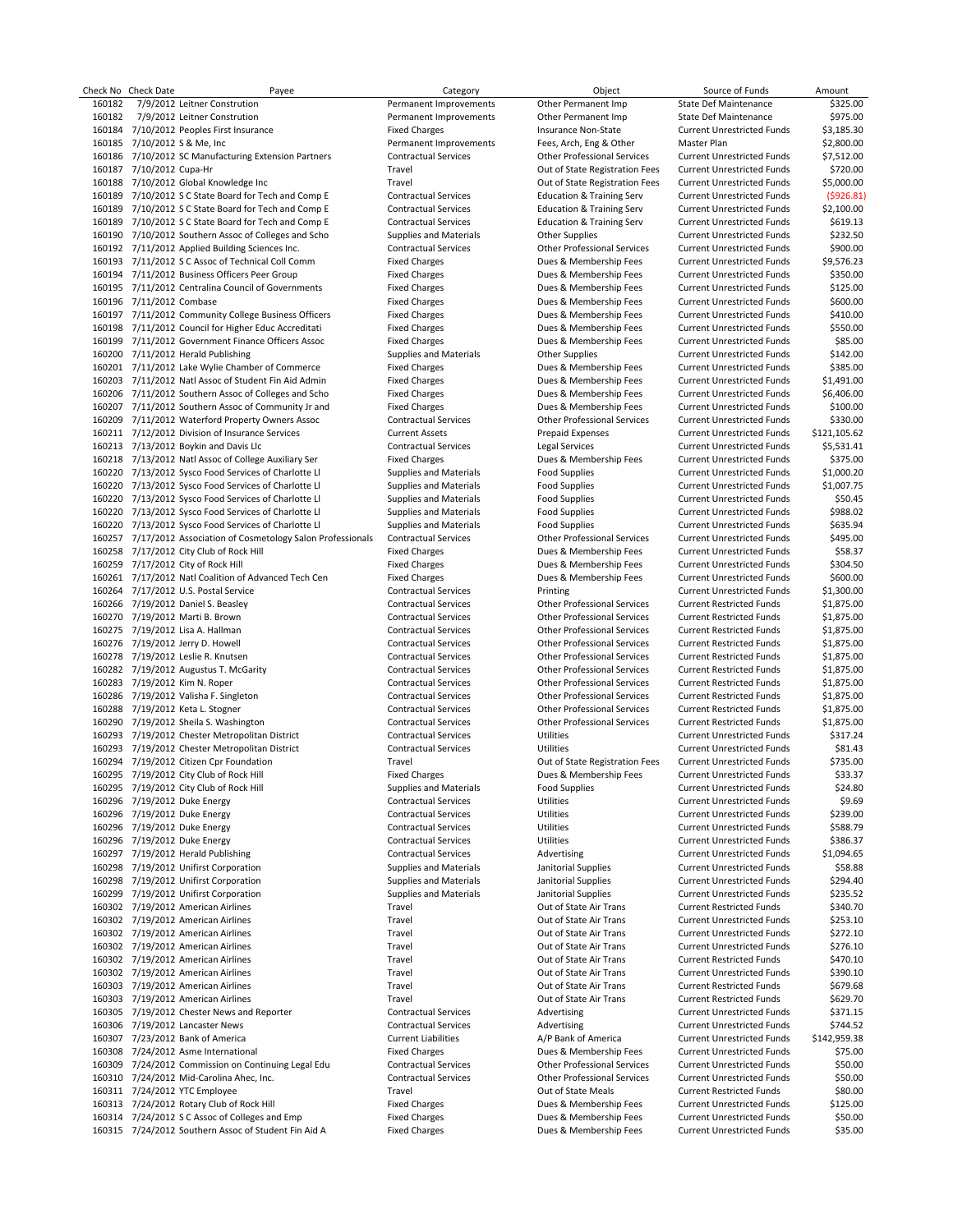Check No Check Date Payee Payee Check Payee Check Amount Category Category Check Amount Check No Check Date Amount 160316 7/24/2012 YTC Employee Travel Travel Cut of State Air Trans Current Restricted Funds \$25.00<br>160316 7/24/2012 YTC Employee Travel Travel Out of State Misc Travel Current Restricted Funds \$60.60 160316 7/24/2012 YTC Employee Travel Out of State Misc Travel Current Restricted Funds \$60.60 160316 7/24/2012 YTC Employee Travel Out of State Meals Current Restricted Funds \$96.00 160318 7/24/2012 YTC Employee 1 1608.48 Travel Travel 160318 Travel In State Priv Auto Current Unrestricted Funds<br>160318 7/24/2012 YTC Employee 1608.48 Travel Travel Travel In State Priv Auto Current Unrestricted Funds 548 1634) 7/24/2012 YTC Employee Travel Travel Travel Travel In State Priv Auto Current Unrestricted Funds 548.48<br>1600.00 17/24/2012 YTC Employee Contractual Services Education & Training Serv Current Unrestricted Funds 52,000 160320 7/24/2012 YTC Employee 160322 7/25/2012 Bi Lo Supplies and Materials Food Supplies Current Unrestricted Funds \$130.03 160322 7/25/2012 Bi Lo Supplies and Materials Food Supplies Current Unrestricted Funds \$20.96<br>160324 7/25/2012 YTC Employee Travel Travel Travel Travel Out of State Priv Auto Current Unrestricted Funds \$92.99 160324 7/25/2012 YTC Employee Samployee Travel Travel Travel Cutof State Priv Auto Current Unrestricted Funds<br>160325 7/25/2012 Kershaw News Era Samployee State Contractual Services Advertising Advertising Current Unrestric 1635/2012 Kershaw News Era **Contractual Services** Advertising Current Unrestricted Funds \$360.000 Contractual Services Advertising 160326 7/25/2012 Petty Cash Supplies and Materials Office Supplies Current Unrestricted Funds \$22.33 160326 7/25/2012 Petty Cash Supplies and Materials Education Supplies Current Unrestricted Funds \$13.99 160326 7/25/2012 Petty Cash Supplies and Materials Food Supplies Current Unrestricted Funds \$12.19 160326 7/25/2012 Petty Cash Supplies and Materials Food Supplies Current Unrestricted Funds \$25.57 160327 7/25/2012 S C Assoc for Developmental Educ<br>160327 1725/2012 S C Assoc for Developmental Educ Travel Travel In State Registration Fee Current Unrestricted Funds \$135.00 160327 7/25/2012 S C Assoc for Developmental Educ Travel Travel Travel In State Registration Fee 160328 7/25/2012 S C Assoc of Student Fin Aid Admin Fixed Charges Dues & Membership Fees Current Unrestricted Funds \$30.00 160329 7/25/2012 Watson Tate Savory Architects Inc Contractual Services Other Professional Services Current Unrestricted Funds \$1,575.00 160330 7/25/2012 YTC Employee Current Unrestricted Funds (1608) 160310 7/25/2012 YTC Employee Current Unrestricted Funds (1606.66<br>160331 7/25/2012 York Technical College Foundation Fixed Charges Current Unrestricted Funds 7/25/2012 York Technical College Foundation 160331 7/25/2012 York Technical College Foundation Fixed Charges Rent Non State Current Unrestricted Funds \$1,666.66<br>160331 7/25/2012 York Technical College Foundation Fixed Charges Rent Non State Current Unrestricted Fund 160331 7/25/2012 York Technical College Foundation Fixed Charges Rent Non State Current Unrestricted Funds 53,082.37<br>160331 7/25/2012 York Technical College Foundation Fixed Charges Rent Non State Current Unrestricted Fund 7/25/2012 York Technical College Foundation 160332 7/25/2012 Government Finance Officers Assoc o Travel In State Registration Fee Current Unrestricted Funds \$195.00 160332 7/25/2012 Government Finance Officers Assoc o Travel In State Registration Fee 160333 7/26/2012 Act Compass/Esl Course Placement Se Contractual Services Other Professional Services Current Unrestricted Funds \$569.50 160334 7/26/2012 Alliedbarton Security Services Llc Contractual Services Other Contractual Services Current Unrestricted Funds \$607.50 160334 7/26/2012 Alliedbarton Security Services Llc Contractual Services Other Contractual Services Current Unrestricted Funds \$317.25 160335 7/26/2012 Alsco 16085 16085 16085 Supplies and Materials Current Unrestricted Funds 16085 16085 16085 1<br>160336 7/26/2012 Bilo 16086 16.37 Supplies and Materials 1600 Supplies Current Unrestricted Funds 16.37 160337 7/26/2012 Boans Locksmith Shop Contractual Services Other Professional Services Current Unrestricted Funds \$119.26 160338 7/26/2012 Cannon Painting Company Contractual Services General Repair Current Unrestricted Funds \$1,100.00 160338 7/26/2012 Cannon Painting Company Contractual Services General Repair General Repair Current Unrestricted Funds \$3,000.00<br>160339 7/26/2012 Chester Turf and Landscaping Permanent Improvements Landscaping Current Unre 7/26/2012 Chester Turf and Landscaping 160340 7/26/2012 City of Rock Hill Supplies and Materials Fuel Current Unrestricted Funds \$1,080.39 160340 7/26/2012 City of Rock Hill Supplies and Materials Fuel Current Unrestricted Funds \$720.58 160341 7/26/2012 Ellucian Inc Contractual Services Other Professional Services Current Unrestricted Funds \$225.00 160341 7/26/2012 Ellucian Inc Contractual Services Other Contractual Services Current Unrestricted Funds \$1,875.00 160341 7/26/2012 Ellucian Inc Contractual Services Other Professional Services Current Unrestricted Funds \$1,646.09 160342 7/26/2012 Honey Baked Ham Company Supplies and Materials Food Supplies Current Unrestricted Funds \$791.00 160342 7/26/2012 Honey Baked Ham Company Supplies and Materials Food Supplies Current Unrestricted Funds \$862.90<br>160343 7/26/2012 Insight Media S379.48 Supplies Funding Equipment Library Books, Maps & Film Current Unrestri 160343 7/26/2012 Insight Media Equipment Library Books, Maps & Film Current Unrestricted Funds \$379.48 160345 7/26/2012 Jacksons Kitchen Supplies and Materials Food Supplies Current Unrestricted Funds \$325.85 160347 7/26/2012 Lowes Home Centers Contractual Services General Repair Current Unrestricted Funds \$4.28 160348 7/26/2012 Mechanical Systems & Sevices, Inc Contractual Services Other Professional Services Current Unrestricted Funds \$3,400.00 160348 7/26/2012 Mechanical Systems & Sevices, Inc Contractual Services Other Professional Services Current Unrestricted Funds \$2,570.00 7/26/2012 Oakes Appliance and Refrigeration L 160350 7/26/2012 Oce' Imagistec Inc Supplies and Materials Photocopy Supplies Current Restricted Funds \$34.12 160350 7/26/2012 Oce' Imagistec Inc Supplies and Materials Photocopy Supplies Current Unrestricted Funds \$222.10 160350 7/26/2012 Oce' Imagistec Inc Fixed Charges Rental Other Current Unrestricted Funds \$14.87 160350 7/26/2012 Oce' Imagistec Inc Supplies and Materials Photocopy Supplies Current Unrestricted Funds \$85.97 160350 7/26/2012 Oce' Imagistec Inc Company of The Charges Leased To Own Equip Current Unrestricted Funds 573.55<br>160351 7/26/2012 Pocket Nurse Enterprises Inc State State Supplies and Materials Education Supplies Current U 1/26/2012 Pocket Nurse Enterprises Inc Supplies and Materials Education Supplies Current Unrestricted Funds \$5.867<br>1/26/2012 Pocket Nurse Enterprises Inc Supplies and Materials Education Supplies Current Unrestricted Funds 160351 7/26/2012 Pocket Nurse Enterprises Inc Supplies and Materials Education Supplies Current Unrestricted Funds \$92.50 160351 7/26/2012 Pocket Nurse Enterprises Inc Supplies and Materials Education Supplies Current Unrestricted Funds \$59.25 160351 7/26/2012 Pocket Nurse Enterprises Inc Supplies and Materials Education Supplies Current Unrestricted Funds \$15.75 160351 7/26/2012 Pocket Nurse Enterprises Inc 160351 7/26/2012 Pocket Nurse Enterprises Inc Supplies and Materials Education Supplies Current Unrestricted Funds \$9.00 160351 7/26/2012 Pocket Nurse Enterprises Inc Supplies and Materials Education Supplies Current Unrestricted Funds \$17.95 160351 7/26/2012 Pocket Nurse Enterprises Inc Supplies and Materials Education Supplies Current Unrestricted Funds \$7.26 160351 7/26/2012 Pocket Nurse Enterprises Inc Supplies and Materials Education Supplies Current Unrestricted Funds \$35.37 160351 7/26/2012 Pocket Nurse Enterprises Inc Supplies and Materials Education Supplies Current Unrestricted Funds \$35.37 160351 7/26/2012 Pocket Nurse Enterprises Inc Supplies and Materials Education Supplies Current Unrestricted Funds \$35.37 160351 7/26/2012 Pocket Nurse Enterprises Inc Supplies and Materials Education Supplies Current Unrestricted Funds \$6.95<br>160351 7/26/2012 Pocket Nurse Enterprises Inc Supplies and Materials Education Supplies Current Unres 7/26/2012 Pocket Nurse Enterprises Inc 160351 7/26/2012 Pocket Nurse Enterprises Inc Supplies and Materials Education Supplies Current Unrestricted Funds \$6.95 160351 7/26/2012 Pocket Nurse Enterprises Inc Supplies and Materials 160351 7/26/2012 Pocket Nurse Enterprises Inc Supplies and Materials Education Supplies Current Unrestricted Funds \$16.95 160351 7/26/2012 Pocket Nurse Enterprises Inc Supplies and Materials Education Supplies Current Unrestricted Funds \$39.50 160351 7/26/2012 Pocket Nurse Enterprises Inc Supplies and Materials Education Supplies Current Unrestricted Funds \$11.99 166/2012 Pocket Nurse Enterprises Inc Supplies and Materials Education Supplies Current Unrestricted Funds (23.887)<br>166/2012 Pocket Nurse Enterprises Inc Saupplies and Materials Education Supplies Current Unrestricted Fund 160351 7/26/2012 Pocket Nurse Enterprises Inc 160351 7/26/2012 Pocket Nurse Enterprises Inc Supplies and Materials Education Supplies Current Unrestricted Funds \$148.00 160351 7/26/2012 Pocket Nurse Enterprises Inc Supplies and Materials Education Supplies Current Unrestricted Funds \$2.78 160351 7/26/2012 Pocket Nurse Enterprises Inc 160351 7/26/2012 Pocket Nurse Enterprises Inc Supplies and Materials Education Supplies Current Unrestricted Funds \$2.60 160351 7/26/2012 Pocket Nurse Enterprises Inc Supplies and Materials Education Supplies Current Unrestricted Funds \$3.01

160336 7/26/2012 Bi Lo Supplies and Materials Food Supplies Current Unrestricted Funds \$16.37 Current Unrestricted Funds Current Unrestricted Funds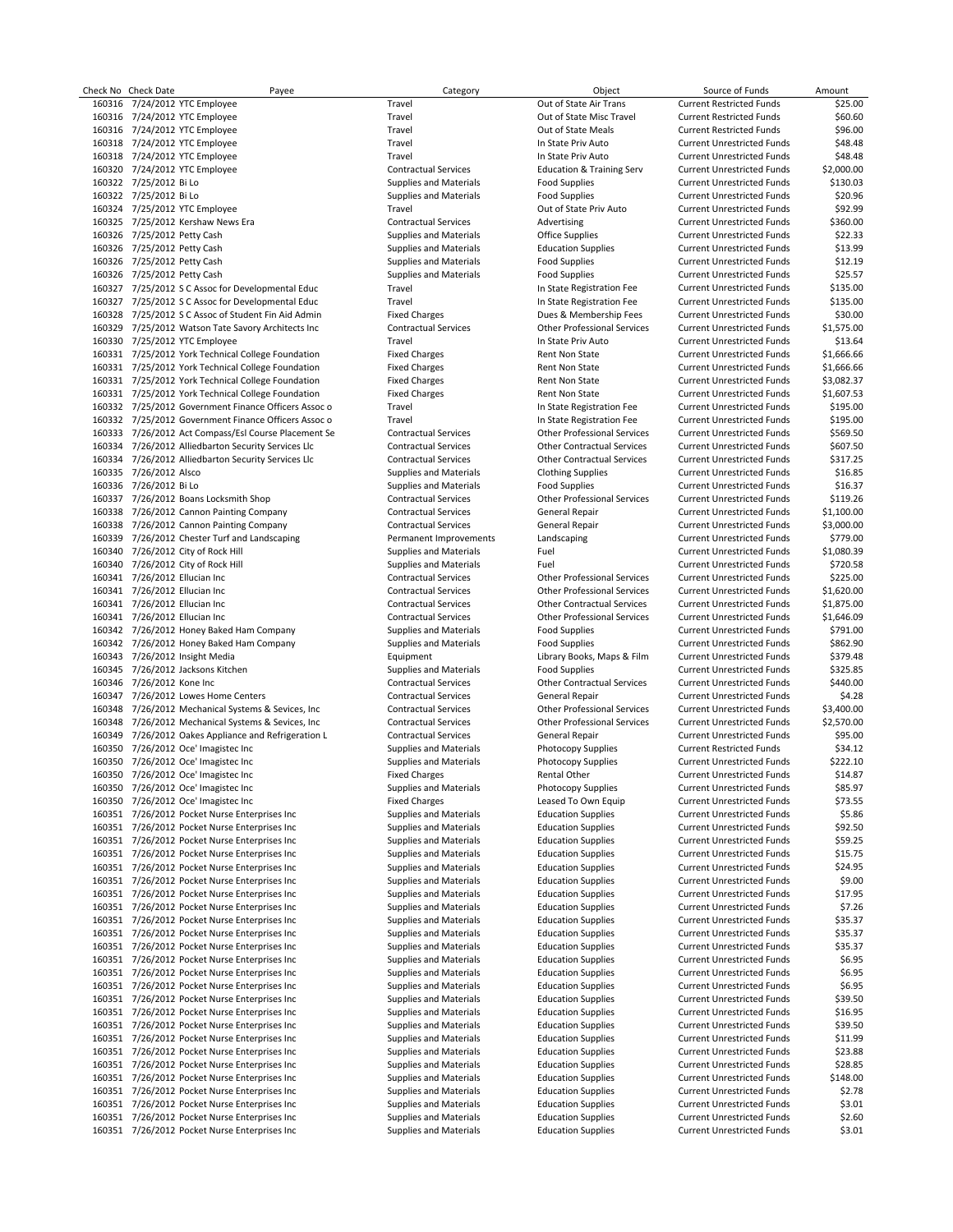|        | Check No Check Date | Payee                                         | Category                      | Object                    | Source of Funds                   | Amount   |
|--------|---------------------|-----------------------------------------------|-------------------------------|---------------------------|-----------------------------------|----------|
| 160351 |                     | 7/26/2012 Pocket Nurse Enterprises Inc        | <b>Supplies and Materials</b> | <b>Education Supplies</b> | <b>Current Unrestricted Funds</b> | \$2.40   |
|        |                     | 160351 7/26/2012 Pocket Nurse Enterprises Inc | Supplies and Materials        | <b>Education Supplies</b> | <b>Current Unrestricted Funds</b> | \$11.00  |
|        |                     | 160351 7/26/2012 Pocket Nurse Enterprises Inc | <b>Supplies and Materials</b> | <b>Education Supplies</b> | <b>Current Unrestricted Funds</b> | \$13.35  |
|        |                     | 160351 7/26/2012 Pocket Nurse Enterprises Inc | Supplies and Materials        | <b>Education Supplies</b> | <b>Current Unrestricted Funds</b> | \$2.90   |
|        |                     | 160351 7/26/2012 Pocket Nurse Enterprises Inc | <b>Supplies and Materials</b> | <b>Education Supplies</b> | <b>Current Unrestricted Funds</b> | \$3.35   |
|        |                     | 160351 7/26/2012 Pocket Nurse Enterprises Inc | <b>Supplies and Materials</b> | <b>Education Supplies</b> | <b>Current Unrestricted Funds</b> | \$16.50  |
|        |                     | 160351 7/26/2012 Pocket Nurse Enterprises Inc | <b>Supplies and Materials</b> | <b>Education Supplies</b> | <b>Current Unrestricted Funds</b> | \$6.99   |
|        |                     | 160351 7/26/2012 Pocket Nurse Enterprises Inc | <b>Supplies and Materials</b> | <b>Education Supplies</b> | <b>Current Unrestricted Funds</b> | \$6.99   |
|        |                     | 160351 7/26/2012 Pocket Nurse Enterprises Inc | <b>Supplies and Materials</b> | <b>Education Supplies</b> | <b>Current Unrestricted Funds</b> | \$21.98  |
|        |                     |                                               |                               |                           |                                   |          |
|        |                     | 160351 7/26/2012 Pocket Nurse Enterprises Inc | <b>Supplies and Materials</b> | <b>Education Supplies</b> | <b>Current Unrestricted Funds</b> | \$17.98  |
| 160351 |                     | 7/26/2012 Pocket Nurse Enterprises Inc        | <b>Supplies and Materials</b> | <b>Education Supplies</b> | <b>Current Unrestricted Funds</b> | \$5.99   |
|        |                     | 160351 7/26/2012 Pocket Nurse Enterprises Inc | <b>Supplies and Materials</b> | <b>Education Supplies</b> | <b>Current Unrestricted Funds</b> | \$9.00   |
| 160351 |                     | 7/26/2012 Pocket Nurse Enterprises Inc        | <b>Supplies and Materials</b> | <b>Education Supplies</b> | <b>Current Unrestricted Funds</b> | \$10.50  |
|        |                     | 160351 7/26/2012 Pocket Nurse Enterprises Inc | <b>Supplies and Materials</b> | <b>Education Supplies</b> | <b>Current Unrestricted Funds</b> | \$10.50  |
|        |                     | 160351 7/26/2012 Pocket Nurse Enterprises Inc | <b>Supplies and Materials</b> | <b>Education Supplies</b> | <b>Current Unrestricted Funds</b> | \$185.00 |
|        |                     | 160351 7/26/2012 Pocket Nurse Enterprises Inc | <b>Supplies and Materials</b> | <b>Education Supplies</b> | <b>Current Unrestricted Funds</b> | \$35.37  |
|        |                     | 160351 7/26/2012 Pocket Nurse Enterprises Inc | <b>Supplies and Materials</b> | <b>Education Supplies</b> | <b>Current Unrestricted Funds</b> | \$6.25   |
| 160351 |                     | 7/26/2012 Pocket Nurse Enterprises Inc        | <b>Supplies and Materials</b> | <b>Education Supplies</b> | <b>Current Unrestricted Funds</b> | \$57.99  |
|        |                     | 160351 7/26/2012 Pocket Nurse Enterprises Inc | <b>Supplies and Materials</b> | <b>Education Supplies</b> | <b>Current Unrestricted Funds</b> | \$17.85  |
|        |                     |                                               |                               |                           |                                   |          |
|        |                     | 160351 7/26/2012 Pocket Nurse Enterprises Inc | Supplies and Materials        | <b>Education Supplies</b> | <b>Current Unrestricted Funds</b> | \$16.95  |
|        |                     | 160351 7/26/2012 Pocket Nurse Enterprises Inc | <b>Supplies and Materials</b> | <b>Education Supplies</b> | <b>Current Unrestricted Funds</b> | \$92.50  |
|        |                     | 160351 7/26/2012 Pocket Nurse Enterprises Inc | <b>Supplies and Materials</b> | <b>Education Supplies</b> | <b>Current Unrestricted Funds</b> | \$59.25  |
| 160351 |                     | 7/26/2012 Pocket Nurse Enterprises Inc        | Supplies and Materials        | <b>Education Supplies</b> | <b>Current Unrestricted Funds</b> | \$8.59   |
|        |                     | 160351 7/26/2012 Pocket Nurse Enterprises Inc | <b>Supplies and Materials</b> | <b>Education Supplies</b> | <b>Current Unrestricted Funds</b> | \$28.85  |
|        |                     | 160351 7/26/2012 Pocket Nurse Enterprises Inc | <b>Supplies and Materials</b> | <b>Education Supplies</b> | <b>Current Unrestricted Funds</b> | \$41.50  |
|        |                     | 160351 7/26/2012 Pocket Nurse Enterprises Inc | Supplies and Materials        | <b>Education Supplies</b> | <b>Current Unrestricted Funds</b> | \$127.80 |
|        |                     | 160351 7/26/2012 Pocket Nurse Enterprises Inc | <b>Supplies and Materials</b> | <b>Education Supplies</b> | <b>Current Unrestricted Funds</b> | \$50.85  |
|        |                     | 160351 7/26/2012 Pocket Nurse Enterprises Inc | <b>Supplies and Materials</b> | <b>Education Supplies</b> | <b>Current Unrestricted Funds</b> | \$57.99  |
|        |                     | 160351 7/26/2012 Pocket Nurse Enterprises Inc | Supplies and Materials        | <b>Education Supplies</b> | <b>Current Unrestricted Funds</b> | \$24.40  |
|        |                     | 160351 7/26/2012 Pocket Nurse Enterprises Inc | <b>Supplies and Materials</b> | <b>Education Supplies</b> | <b>Current Unrestricted Funds</b> | \$15.90  |
|        |                     |                                               |                               |                           |                                   |          |
|        |                     | 160351 7/26/2012 Pocket Nurse Enterprises Inc | <b>Supplies and Materials</b> | <b>Education Supplies</b> | <b>Current Unrestricted Funds</b> | \$172.53 |
|        |                     | 160352 7/26/2012 Pocket Nurse Enterprises Inc | <b>Supplies and Materials</b> | <b>Education Supplies</b> | <b>Current Unrestricted Funds</b> | \$70.00  |
|        |                     | 160352 7/26/2012 Pocket Nurse Enterprises Inc | <b>Supplies and Materials</b> | <b>Education Supplies</b> | <b>Current Unrestricted Funds</b> | \$63.00  |
|        |                     | 160352 7/26/2012 Pocket Nurse Enterprises Inc | <b>Supplies and Materials</b> | <b>Education Supplies</b> | <b>Current Unrestricted Funds</b> | \$149.70 |
| 160352 |                     | 7/26/2012 Pocket Nurse Enterprises Inc        | Supplies and Materials        | <b>Education Supplies</b> | <b>Current Unrestricted Funds</b> | \$59.50  |
|        |                     | 160352 7/26/2012 Pocket Nurse Enterprises Inc | Supplies and Materials        | <b>Education Supplies</b> | <b>Current Unrestricted Funds</b> | \$59.50  |
|        |                     | 160352 7/26/2012 Pocket Nurse Enterprises Inc | <b>Supplies and Materials</b> | <b>Education Supplies</b> | <b>Current Unrestricted Funds</b> | \$59.50  |
|        |                     | 160352 7/26/2012 Pocket Nurse Enterprises Inc | <b>Supplies and Materials</b> | <b>Education Supplies</b> | <b>Current Unrestricted Funds</b> | \$29.75  |
|        |                     | 160352 7/26/2012 Pocket Nurse Enterprises Inc | <b>Supplies and Materials</b> | <b>Education Supplies</b> | <b>Current Unrestricted Funds</b> | \$1.99   |
| 160352 |                     | 7/26/2012 Pocket Nurse Enterprises Inc        | Supplies and Materials        | <b>Education Supplies</b> | <b>Current Unrestricted Funds</b> | \$23.80  |
|        |                     | 160352 7/26/2012 Pocket Nurse Enterprises Inc | <b>Supplies and Materials</b> | <b>Education Supplies</b> | <b>Current Unrestricted Funds</b> | \$17.99  |
|        |                     |                                               |                               |                           |                                   | \$30.00  |
|        |                     | 160352 7/26/2012 Pocket Nurse Enterprises Inc | <b>Supplies and Materials</b> | <b>Education Supplies</b> | <b>Current Unrestricted Funds</b> |          |
|        |                     | 160352 7/26/2012 Pocket Nurse Enterprises Inc | <b>Supplies and Materials</b> | <b>Education Supplies</b> | <b>Current Unrestricted Funds</b> | \$13.98  |
|        |                     | 160352 7/26/2012 Pocket Nurse Enterprises Inc | <b>Supplies and Materials</b> | <b>Education Supplies</b> | <b>Current Unrestricted Funds</b> | \$5.98   |
| 160352 |                     | 7/26/2012 Pocket Nurse Enterprises Inc        | <b>Supplies and Materials</b> | <b>Education Supplies</b> | <b>Current Unrestricted Funds</b> | \$8.95   |
|        |                     | 160352 7/26/2012 Pocket Nurse Enterprises Inc | <b>Supplies and Materials</b> | <b>Education Supplies</b> | <b>Current Unrestricted Funds</b> | \$20.00  |
|        |                     | 160352 7/26/2012 Pocket Nurse Enterprises Inc | <b>Supplies and Materials</b> | <b>Education Supplies</b> | <b>Current Unrestricted Funds</b> | \$2.60   |
|        |                     | 160352 7/26/2012 Pocket Nurse Enterprises Inc | <b>Supplies and Materials</b> | <b>Education Supplies</b> | <b>Current Unrestricted Funds</b> | \$8.99   |
|        |                     | 160352 7/26/2012 Pocket Nurse Enterprises Inc | <b>Supplies and Materials</b> | <b>Education Supplies</b> | <b>Current Unrestricted Funds</b> | \$19.65  |
| 160352 |                     | 7/26/2012 Pocket Nurse Enterprises Inc        | <b>Supplies and Materials</b> | <b>Education Supplies</b> | <b>Current Unrestricted Funds</b> | \$21.90  |
|        |                     | 160352 7/26/2012 Pocket Nurse Enterprises Inc | <b>Supplies and Materials</b> | <b>Education Supplies</b> | <b>Current Unrestricted Funds</b> | \$7.80   |
|        |                     | 160352 7/26/2012 Pocket Nurse Enterprises Inc | <b>Supplies and Materials</b> | <b>Education Supplies</b> | <b>Current Unrestricted Funds</b> | \$87.00  |
| 160352 |                     | 7/26/2012 Pocket Nurse Enterprises Inc        | <b>Supplies and Materials</b> | <b>Education Supplies</b> | <b>Current Unrestricted Funds</b> | \$72.50  |
|        |                     |                                               |                               |                           | <b>Current Unrestricted Funds</b> |          |
|        |                     | 160352 7/26/2012 Pocket Nurse Enterprises Inc | Supplies and Materials        | <b>Education Supplies</b> |                                   | \$59.95  |
| 160352 |                     | 7/26/2012 Pocket Nurse Enterprises Inc        | <b>Supplies and Materials</b> | <b>Education Supplies</b> | <b>Current Unrestricted Funds</b> | \$287.64 |
|        |                     | 160352 7/26/2012 Pocket Nurse Enterprises Inc | <b>Supplies and Materials</b> | <b>Education Supplies</b> | <b>Current Unrestricted Funds</b> | \$58.00  |
| 160352 |                     | 7/26/2012 Pocket Nurse Enterprises Inc        | Supplies and Materials        | <b>Education Supplies</b> | <b>Current Unrestricted Funds</b> | \$127.37 |
|        |                     | 160353 7/26/2012 Pocket Nurse Enterprises Inc | <b>Supplies and Materials</b> | <b>Education Supplies</b> | <b>Current Unrestricted Funds</b> | \$180.00 |
| 160353 |                     | 7/26/2012 Pocket Nurse Enterprises Inc        | <b>Supplies and Materials</b> | <b>Education Supplies</b> | <b>Current Unrestricted Funds</b> | \$15.00  |
| 160353 |                     | 7/26/2012 Pocket Nurse Enterprises Inc        | <b>Supplies and Materials</b> | <b>Education Supplies</b> | <b>Current Unrestricted Funds</b> | \$23.50  |
| 160353 |                     | 7/26/2012 Pocket Nurse Enterprises Inc        | Supplies and Materials        | <b>Education Supplies</b> | <b>Current Unrestricted Funds</b> | \$23.50  |
| 160353 |                     | 7/26/2012 Pocket Nurse Enterprises Inc        | Supplies and Materials        | <b>Education Supplies</b> | <b>Current Unrestricted Funds</b> | \$23.50  |
| 160353 |                     | 7/26/2012 Pocket Nurse Enterprises Inc        | <b>Supplies and Materials</b> | <b>Education Supplies</b> | <b>Current Unrestricted Funds</b> | \$6.50   |
| 160353 |                     | 7/26/2012 Pocket Nurse Enterprises Inc        | <b>Supplies and Materials</b> | <b>Education Supplies</b> | <b>Current Unrestricted Funds</b> | \$15.92  |
| 160353 |                     | 7/26/2012 Pocket Nurse Enterprises Inc        | Supplies and Materials        | <b>Education Supplies</b> | <b>Current Unrestricted Funds</b> | \$12.50  |
|        |                     |                                               |                               |                           |                                   |          |
| 160353 |                     | 7/26/2012 Pocket Nurse Enterprises Inc        | <b>Supplies and Materials</b> | <b>Education Supplies</b> | <b>Current Unrestricted Funds</b> | \$6.50   |
| 160353 |                     | 7/26/2012 Pocket Nurse Enterprises Inc        | Supplies and Materials        | <b>Education Supplies</b> | <b>Current Unrestricted Funds</b> | \$12.50  |
| 160353 |                     | 7/26/2012 Pocket Nurse Enterprises Inc        | Supplies and Materials        | <b>Education Supplies</b> | <b>Current Unrestricted Funds</b> | \$20.97  |
| 160353 |                     | 7/26/2012 Pocket Nurse Enterprises Inc        | Supplies and Materials        | <b>Education Supplies</b> | <b>Current Unrestricted Funds</b> | \$17.98  |
| 160353 |                     | 7/26/2012 Pocket Nurse Enterprises Inc        | <b>Supplies and Materials</b> | <b>Education Supplies</b> | <b>Current Unrestricted Funds</b> | \$6.57   |
| 160353 |                     | 7/26/2012 Pocket Nurse Enterprises Inc        | <b>Supplies and Materials</b> | <b>Education Supplies</b> | <b>Current Unrestricted Funds</b> | \$32.50  |
| 160353 |                     | 7/26/2012 Pocket Nurse Enterprises Inc        | Supplies and Materials        | <b>Education Supplies</b> | <b>Current Unrestricted Funds</b> | \$23.25  |
| 160353 |                     | 7/26/2012 Pocket Nurse Enterprises Inc        | <b>Supplies and Materials</b> | <b>Education Supplies</b> | <b>Current Unrestricted Funds</b> | \$48.00  |
| 160353 |                     | 7/26/2012 Pocket Nurse Enterprises Inc        | <b>Supplies and Materials</b> | <b>Education Supplies</b> | <b>Current Unrestricted Funds</b> | \$9.99   |
| 160353 |                     | 7/26/2012 Pocket Nurse Enterprises Inc        | Supplies and Materials        | <b>Education Supplies</b> | <b>Current Unrestricted Funds</b> | \$17.50  |
| 160353 |                     | 7/26/2012 Pocket Nurse Enterprises Inc        | Supplies and Materials        | <b>Education Supplies</b> | <b>Current Unrestricted Funds</b> | \$26.99  |
| 160353 |                     | 7/26/2012 Pocket Nurse Enterprises Inc        |                               | <b>Education Supplies</b> | <b>Current Unrestricted Funds</b> | \$40.50  |
|        |                     |                                               | <b>Supplies and Materials</b> |                           |                                   |          |
| 160354 |                     | 7/26/2012 Porter Paints                       | <b>Contractual Services</b>   | General Repair            | <b>Current Unrestricted Funds</b> | \$279.70 |
| 160355 |                     | 7/26/2012 Record Storage Systems              | <b>Contractual Services</b>   | Data Processing Serv      | <b>Current Unrestricted Funds</b> | \$160.50 |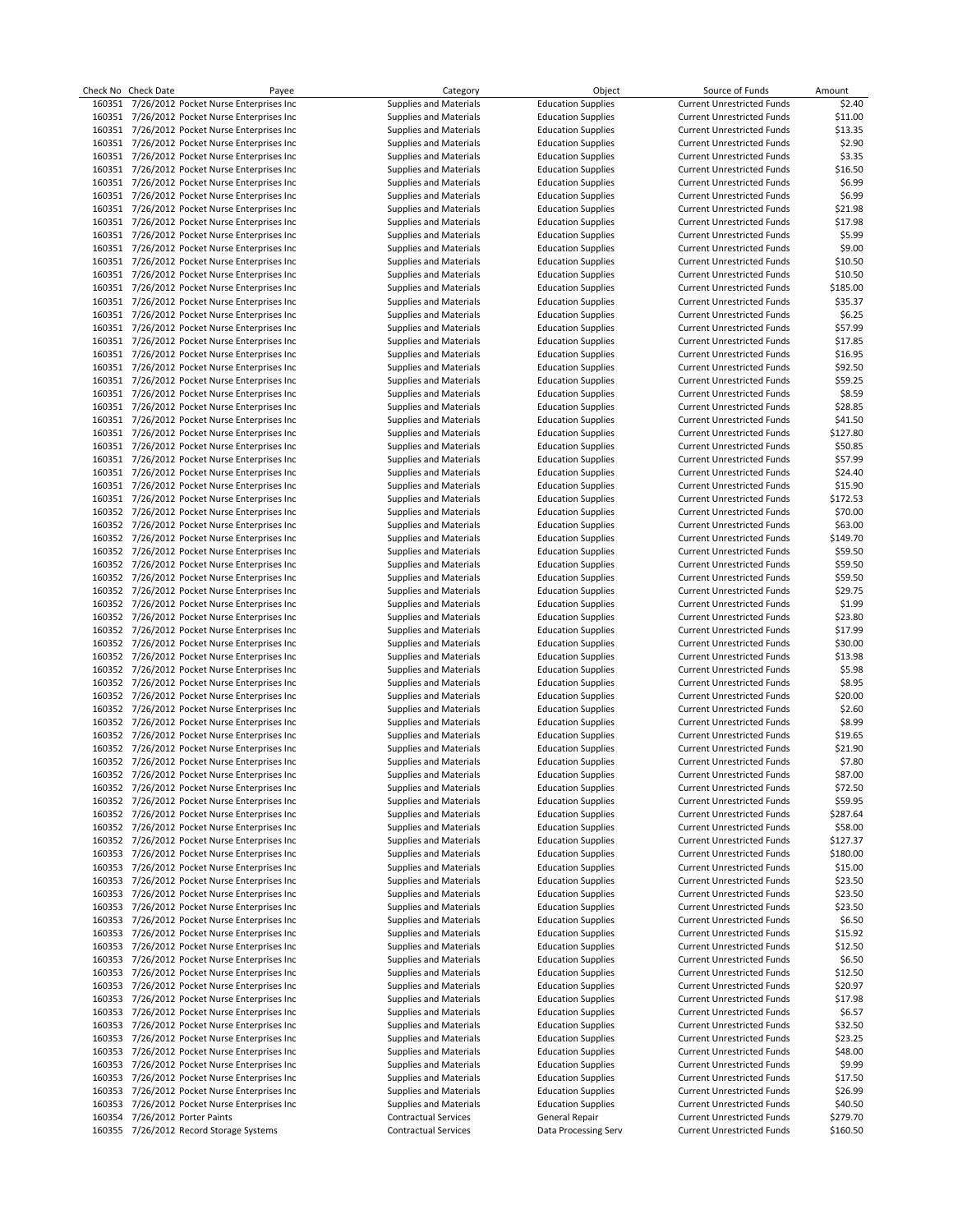Check No Check Date Payee Payee Check Payee Check Amount Category Category Check Amount Check No Check Date Amount 160357 7/26/2012 Saf Technologies Contractual Services Other Professional Services Current Unrestricted Funds \$277.89 160357 7/26/2012 Saf Technologies Contractual Services General Repair Current Unrestricted Funds \$195.00 160358 7/26/2012 Star Bright Janitorial Services Contractual Services Other Professional Services Current Unrestricted Funds \$300.00 160359 7/26/2012 Stericycle Inc Contractual Services Other Professional Services Current Unrestricted Funds \$484.22 160359 7/26/2012 Stericycle Inc Contractual Services Other Professional Services Current Unrestricted Funds \$830.09 160359 7/26/2012 Stericycle Inc Contractual Services Other Professional Services Current Unrestricted Funds \$0.00 160359 7/26/2012 Stericycle Inc Contractual Services Other Professional Services Current Unrestricted Funds \$0.00 160360 7/26/2012 U Save Auto Rental Current Unrestricted Funds (146.20 Favel Travel Current Unrestricted Funds<br>160361 7/26/2012 Uni Guard Security Agency Inc Contractual Services Current Unrestricted Funds (114.00 Current 160361 7/26/2012 Uni Guard Security Agency Inc Contractual Services Other Professional Services Current Unrestricted Funds \$114.00 160362 7/26/2012 Barnes and Noble College Bookstore Current Liabilities A/P College Barnes & Noble Current Unrestricted Funds \$586.63 160362 7/26/2012 Barnes and Noble College Bookstore Current Liabilities A/P College Barnes & Noble Current Unrestricted Funds \$31.78 160364 7/26/2012 Budget and Control Board Supplies and Materials Postage Current Unrestricted Funds \$81.25 160368 7/26/2012 Periwinkle Cafe and Bakery Supplies and Materials Food Supplies Current Unrestricted Funds \$190.75<br>160370 7/26/2012 Surveillance, Resources, and Invest Contractual Services Current Unrestricted Funds \$109. 160370 7/26/2012 Surveillance, Resources, and Invest Contractual Services Current Other Professional Services Current Unrestricted Funds 160372 7/26/2012 Alpha Printing and Mailing Contractual Services Printing Current Unrestricted Funds \$50.00 160372 7/26/2012 Alpha Printing and Mailing Contractual Services Printing Current Unrestricted Funds \$1,480.50 160372 7/26/2012 Alpha Printing and Mailing Contractual Services Printing Current Unrestricted Funds \$873.75 160372 7/26/2012 Alpha Printing and Mailing Contractual Services Printing Printing Current Unrestricted Funds 536.61<br>160372 7/26/2012 Alpha Printing and Mailing Contractual Services Printing Printing Current Unrestricted F 160372 7/26/2012 Alpha Printing and Mailing Contractual Services Printing Printing Contractual Services Printing Current Unrestricted Funds \$21.75 Printing and Mailing Current Contractual Services Printing Printing Service 160372 7/26/2012 Alpha Printing and Mailing Contractual Services Printing Current Unrestricted Funds \$195.51 160373 7/26/2012 Surveillance, Resources, and Invest Op Revenue - Other Current Unres SRI Current Unrestricted Funds \$981.00<br>160373 7/26/2012 Surveillance, Resources, and Invest Op Revenue - Other Current Unres SRI Current 7/26/2012 Surveillance, Resources, and Invest 160373 7/26/2012 Surveillance, Resources, and Invest Op Revenue - Other Current Unres SRI Current Unrestricted Funds \$327.00<br>160373 7/26/2012 Surveillance, Resources, and Invest Op Revenue - Other Current Unres SRI Current 160373 7/26/2012 Surveillance, Resources, and Invest Op Revenue - Other Current Unres SRI Current Unrestricted Funds 160396 7/27/2012 National Cinemedia, Llc Contractual Services Advertising Current Unrestricted Funds \$877.08<br>160396 7/27/2012 National Cinemedia, Llc Contractual Services Advertising Current Unrestricted Funds \$877.08 160396 7/27/2012 National Cinemedia, Llc Contractual Services Advertising Current Unrestricted Funds \$877.08 160411 7/27/2012 S C Assoc for Developmental Educ Travel In State Registration Fee Current Unrestricted Funds \$135.00 160411 7/27/2012 S C Assoc for Developmental Educ Travel In State Registration Fee Current Unrestricted Funds \$110.00 160411 7/27/2012 S C Assoc for Developmental Educ Travel In State Registration Fee Current Unrestricted Funds \$110.00 160411 7/27/2012 S C Assoc for Developmental Educ Travel In State Registration Fee Current Unrestricted Funds \$110.00 160411 7/27/2012 S C Assoc for Developmental Educ Travel In State Registration Fee Current Unrestricted Funds \$110.00 160411 7/27/2012 S C Assoc for Developmental Educ Travel In State Registration Fee Current Unrestricted Funds \$110.00 160411 7/27/2012 S C Assoc for Developmental Educ 160472 7/30/2012 Airgas National Welders Supplies and Materials Education Supplies Current Unrestricted Funds \$272.16 160472 7/30/2012 Airgas National Welders Supplies and Materials Education Supplies Current Unrestricted Funds \$321.21 160475 7/30/2012 Professional Assoc of Cio Fixed Charges Dues & Membership Fees Current Unrestricted Funds \$250.00 160477 7/31/2012 Act Compass/Esl Course Placement Se 160477 7/31/2012 Act Compass/Esl Course Placement Se Contractual Services Other Professional Services Current Unrestricted Funds \$1,181.50 160478 7/31/2012 Alliedbarton Security Services Llc Contractual Services Other Contractual Services Current Unrestricted Funds \$411.00 160478 7/31/2012 Alliedbarton Security Services Llc Contractual Services Other Professional Services Current Unrestricted Funds \$95.90 160479 7/31/2012 Career Step Llc Contractual Services Other Professional Services Current Unrestricted Funds \$1,659.95 160480 7/31/2012 Ellucian Inc Contractual Services Other Contractual Services Current Unrestricted Funds \$1,875.00 160480 7/31/2012 Ellucian Inc Contractual Services Other Contractual Services Current Unrestricted Funds \$1,500.00 160480 7/31/2012 Ellucian Inc Contractual Services Other Contractual Services Current Unrestricted Funds \$1,500.00 160480 7/31/2012 Ellucian Inc Contractual Services Other Contractual Services Current Unrestricted Funds \$1,500.00 160481 7/31/2012 Education to Go Contractual Services Other Professional Services Current Unrestricted Funds \$120.00 160482 7/31/2012 Ellucian Inc Contractual Services Other Professional Services Current Unrestricted Funds \$687.50 160482 7/31/2012 Ellucian Inc Contractual Services Other Professional Services Current Unrestricted Funds \$2,750.00 160482 7/31/2012 Ellucian Inc Contractual Services Other Professional Services Current Unrestricted Funds \$9,625.00 160482 7/31/2012 Ellucian Inc Contractual Services Other Professional Services Current Unrestricted Funds \$1,556.25 160482 7/31/2012 Ellucian Inc Contractual Services Other Professional Services Current Unrestricted Funds \$1,000.00 1631/2012 Garvin Design Group Inc The Contractual Services Counter Content Contractual Services County Projects 160483 7/31/2012 Garvin Design Group Inc Contractual Services Other Professional Services County Projects \$524.17 160484 7/31/2012 Jer Group Inc Contractual Services Other Professional Services Current Unrestricted Funds \$114.00 160485 7/31/2012 Mid‐Carolina Ahec, Inc. Contractual Services Other Professional Services Current Unrestricted Funds \$52.00 7/31/2012 Mid-Carolina Ahec, Inc. 160486 7/31/2012 Oce' Imagistec Inc Fixel Charges Fixed Charges Leased To Own Equip Current Unrestricted Funds<br>160486 7/31/2012 Oce' Imagistec Inc Current Unrestricted Funds S81.67 160486 7/31/2012 Oce' Imagistec Inc Fixed Charges Leased To Own Equip Current Unrestricted Funds \$81.67 160487 7/31/2012 Respondus Inc Contractual Services Other Professional Services Current Unrestricted Funds \$5,090.00 160489 7/31/2012 SC Manufacturing Extension Partners Contractual Services Other Professional Services Current Unrestricted Funds \$1,650.00 160490 7/31/2012 Staffmark Contractual Services Other Contractual Services Current Unrestricted Funds \$839.04 160490 7/31/2012 Staffmark Contractual Services Other Contractual Services Current Unrestricted Funds \$839.04 160490 7/31/2012 Staffmark Contractual Services Other Contractual Services Current Unrestricted Funds \$331.20 160490 7/31/2012 Staffmark Contractual Services Contractual Services Current Unrestricted Funds (16790.72 1609<br>16003410 7/6/2012 YTC Employee Current Unrestricted Funds (1690.00 E0012 YTC Employee Travel Travel Cut of State Meals Current Unrestricted Funds 550.00<br>216/2012 YTC Employee Travel Contractual Services Fulcation & Training Serv Current Unrestricted Funds 52.000 E0003411 7/6/2012 YTC Employee Contractual Services Education & Training Serv Current Unrestricted Funds \$2,000.00 E0003412 7/6/2012 YTC Employee Travel Out of State Priv Auto Current Unrestricted Funds \$50.50 E0003412 7/6/2012 YTC Employee Travel Travel Travel Out of State Air Trans Current Unrestricted Funds \$241.90<br>E0003412 7/6/2012 YTC Employee Travel Travel Travel Out of State Meals Current Unrestricted Funds \$144.00 Political Comploysing Complex of State Meals (State Meals Current Unrestricted Funds Current Unrestricted Funds<br>The State of State of State of State of State Meals (State Meals Current Unrestricted Funds (State 2014)<br>State E0003413 7/11/2012 YTC Employee Supplies and Materials Food Supplies Food Supplies Current Unrestricted Funds E0003417 7/19/2012 YTC Employee Travel Travel Travel Out of State Misc Travel Current Unrestricted Funds \$38.00 E0003418 7/19/2012 YTC Employee example and the State Travel Travel in State Meals Current Restricted Funds that the State State State State Privation of State Privation of Current Restricted Funds State Privation of Curre E0003419 7/19/2012 YTC Employee Travel In State Priv Auto Current Restricted Funds \$6.06 E0003419 7/19/2012 YTC Employee Travel In State Meals Current Restricted Funds \$31.00 E0003420 7/19/2012 YTC Employee Travel Travel Travel Out of State Priv Auto Current Unrestricted Funds \$114.03

Other Contractual Services Current Unrestricted Funds 0ther Professional Services Other Contractual Services

Current Unrestricted Funds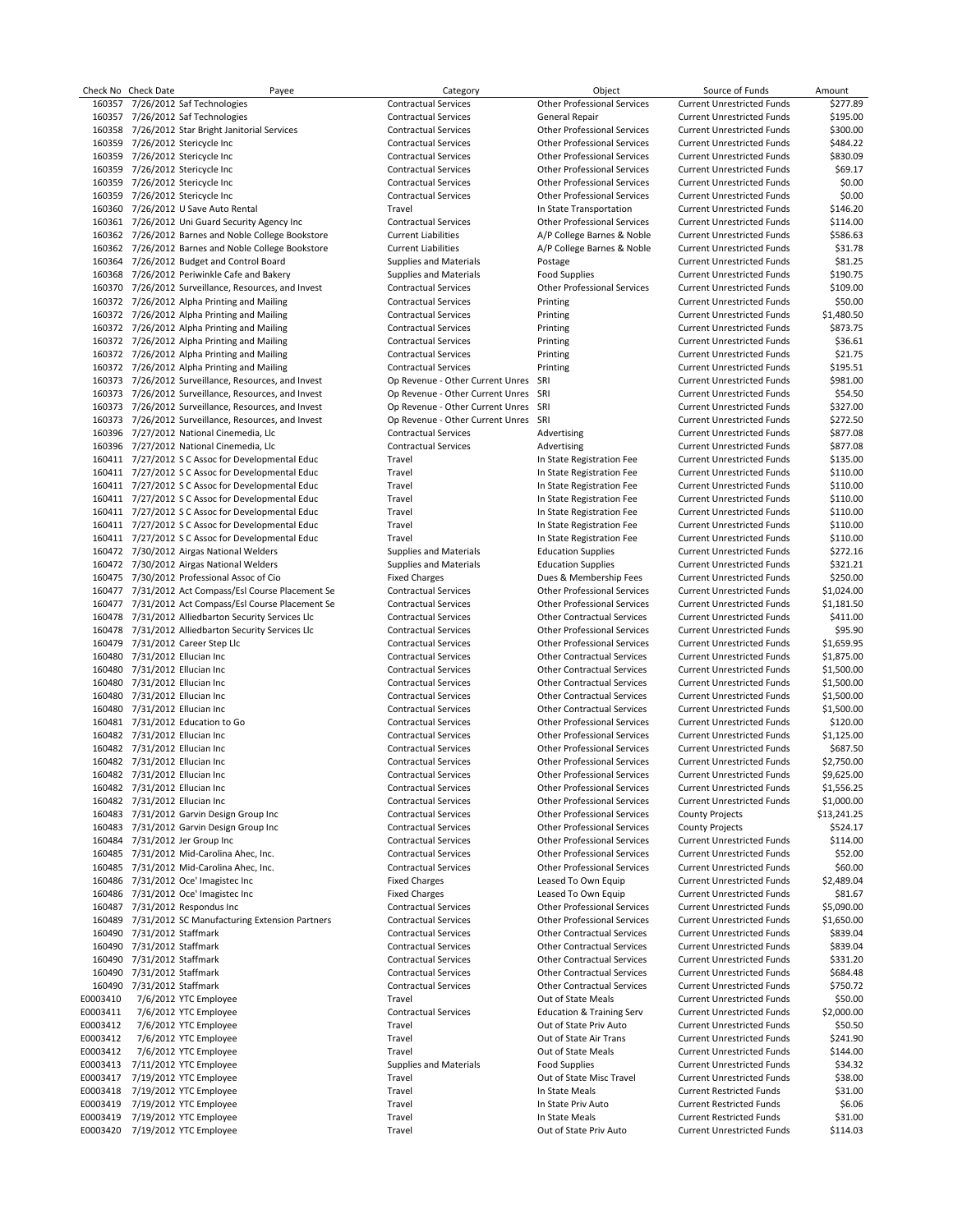|          | Check No Check Date             | Payee | Category                    | Object                               | Source of Funds                   | Amount   |
|----------|---------------------------------|-------|-----------------------------|--------------------------------------|-----------------------------------|----------|
| E0003421 | 7/19/2012 YTC Employee          |       | Travel                      | Out of State Priv Auto               | <b>Current Unrestricted Funds</b> | \$124.03 |
|          | E0003422 7/19/2012 YTC Employee |       | Travel                      | In State Priv Auto                   | <b>Current Restricted Funds</b>   | \$17.98  |
| E0003423 | 7/19/2012 YTC Employee          |       | Travel                      | In State Priv Auto                   | <b>Current Unrestricted Funds</b> | \$80.20  |
| E0003424 | 7/19/2012 YTC Employee          |       | Travel                      | In State Meals                       | <b>Current Restricted Funds</b>   | \$19.00  |
| E0003424 | 7/19/2012 YTC Employee          |       | Travel                      | In State Misc Travel Exp             | <b>Current Restricted Funds</b>   | \$11.00  |
| E0003425 | 7/19/2012 YTC Employee          |       | Travel                      | In State Priv Auto                   | <b>Current Restricted Funds</b>   | \$95.52  |
| E0003426 | 7/19/2012 YTC Employee          |       | Travel                      | Out of State Other Trans             | <b>Current Restricted Funds</b>   | \$33.00  |
| E0003426 | 7/19/2012 YTC Employee          |       | Travel                      | Out of State Air Trans               | <b>Current Restricted Funds</b>   | \$50.00  |
| E0003426 | 7/19/2012 YTC Employee          |       | Travel                      | Out of State Misc Travel             | <b>Current Restricted Funds</b>   | \$16.00  |
| E0003426 | 7/19/2012 YTC Employee          |       | Travel                      | Out of State Meals                   | <b>Current Restricted Funds</b>   | \$80.00  |
| E0003427 | 7/19/2012 YTC Employee          |       | Travel                      | In State Priv Auto                   | <b>Current Restricted Funds</b>   | \$89.85  |
| E0003428 | 7/19/2012 YTC Employee          |       | Travel                      | In State Priv Auto                   | <b>Current Restricted Funds</b>   | \$172.71 |
| E0003428 | 7/19/2012 YTC Employee          |       | Travel                      | In State Meals                       | <b>Current Restricted Funds</b>   | \$82.00  |
| E0003429 | 7/19/2012 YTC Employee          |       | Travel                      | In State Priv Auto                   | <b>Current Restricted Funds</b>   | \$23.74  |
| E0003429 | 7/19/2012 YTC Employee          |       | Travel                      | In State Priv Auto                   | <b>Current Restricted Funds</b>   | \$203.91 |
| E0003429 | 7/19/2012 YTC Employee          |       | Travel                      | In State Lodging                     | <b>Current Restricted Funds</b>   | \$110.88 |
| E0003429 | 7/19/2012 YTC Employee          |       | Travel                      | In State Meals                       | <b>Current Restricted Funds</b>   | \$43.00  |
| E0003430 | 7/24/2012 YTC Employee          |       | Travel                      | In State Priv Auto                   | <b>Current Unrestricted Funds</b> | \$89.43  |
| E0003430 | 7/24/2012 YTC Employee          |       | Travel                      | Out of State Priv Auto               | <b>Current Unrestricted Funds</b> | \$24.97  |
| E0003430 | 7/24/2012 YTC Employee          |       | Travel                      | Out of State Misc Travel             | <b>Current Unrestricted Funds</b> | \$28.00  |
| E0003430 | 7/24/2012 YTC Employee          |       | Travel                      | Out of State Meals                   | <b>Current Unrestricted Funds</b> | \$208.00 |
| E0003431 | 7/24/2012 YTC Employee          |       | Travel                      | Out of State Lodging                 | <b>Current Unrestricted Funds</b> | \$231.62 |
| E0003432 | 7/24/2012 YTC Employee          |       | Travel                      | In State Priv Auto                   | <b>Current Unrestricted Funds</b> | \$118.43 |
|          | E0003432 7/24/2012 YTC Employee |       | Travel                      | In State Priv Auto                   | <b>Current Unrestricted Funds</b> | \$155.40 |
| E0003432 | 7/24/2012 YTC Employee          |       | Travel                      | In State Registration Fee            | <b>Current Unrestricted Funds</b> | \$25.00  |
| E0003432 | 7/24/2012 YTC Employee          |       | Travel                      | In State Meals                       | <b>Current Unrestricted Funds</b> | \$72.00  |
| E0003433 | 7/24/2012 YTC Employee          |       | Travel                      | In State Priv Auto                   | <b>Current Unrestricted Funds</b> | \$47.77  |
| E0003433 | 7/24/2012 YTC Employee          |       | Travel                      | In State Priv Auto                   | <b>Current Unrestricted Funds</b> | \$72.92  |
| E0003433 | 7/24/2012 YTC Employee          |       | Travel                      | In State Priv Auto                   | <b>Current Unrestricted Funds</b> | \$109.38 |
| E0003433 | 7/24/2012 YTC Employee          |       | Travel                      | In State Priv Auto                   | <b>Current Unrestricted Funds</b> | \$36.46  |
| E0003433 | 7/24/2012 YTC Employee          |       | Travel                      | In State Priv Auto                   | <b>Current Unrestricted Funds</b> | \$145.85 |
| E0003434 | 7/24/2012 YTC Employee          |       | Travel                      | In State Priv Auto                   | <b>Current Unrestricted Funds</b> | \$277.75 |
| E0003435 | 7/24/2012 YTC Employee          |       | Travel                      | In State Priv Auto                   | <b>Current Unrestricted Funds</b> | \$248.34 |
| E0003435 | 7/24/2012 YTC Employee          |       | Travel                      | Out of State Priv Auto               | <b>Current Unrestricted Funds</b> | \$175.24 |
| E0003435 | 7/24/2012 YTC Employee          |       | Travel                      | Out of State Meals                   | <b>Current Unrestricted Funds</b> | \$16.00  |
| E0003435 | 7/24/2012 YTC Employee          |       | Travel                      | In State Misc Travel Exp             | <b>Current Unrestricted Funds</b> | \$24.00  |
| E0003436 | 7/24/2012 YTC Employee          |       | Travel                      | Out of State Priv Auto               | <b>Current Unrestricted Funds</b> | \$507.02 |
| E0003436 | 7/24/2012 YTC Employee          |       | Travel                      | Out of State Lodging                 | <b>Current Unrestricted Funds</b> | \$416.87 |
| E0003438 | 7/24/2012 YTC Employee          |       | Travel                      | In State Priv Auto                   | <b>Current Unrestricted Funds</b> | \$69.93  |
| E0003439 | 7/24/2012 YTC Employee          |       | Travel                      | In State Priv Auto                   | <b>Current Unrestricted Funds</b> | \$72.72  |
| E0003440 | 7/24/2012 YTC Employee          |       | Travel                      | In State Priv Auto                   | <b>Current Unrestricted Funds</b> | \$151.50 |
| E0003441 | 7/24/2012 YTC Employee          |       | Travel                      | In State Priv Auto                   | <b>Current Unrestricted Funds</b> | \$24.24  |
| E0003441 | 7/24/2012 YTC Employee          |       | Travel                      | In State Priv Auto                   | <b>Current Unrestricted Funds</b> | \$49.08  |
| E0003442 | 7/24/2012 YTC Employee          |       | Travel                      | Out of State Other Trans             | <b>Current Unrestricted Funds</b> | \$45.00  |
| E0003442 | 7/24/2012 YTC Employee          |       | Travel                      | Out of State Meals                   | <b>Current Unrestricted Funds</b> | \$48.00  |
| E0003443 | 7/24/2012 YTC Employee          |       | Travel                      | In State Priv Auto                   | <b>Current Unrestricted Funds</b> | \$410.62 |
| E0003443 | 7/24/2012 YTC Employee          |       | Travel                      | In State Priv Auto                   | <b>Current Unrestricted Funds</b> | \$611.96 |
| E0003444 | 7/24/2012 YTC Employee          |       | <b>Contractual Services</b> | <b>Education &amp; Training Serv</b> | <b>Current Unrestricted Funds</b> | \$796.00 |
| E0003445 | 7/24/2012 YTC Employee          |       | Travel                      | In State Priv Auto                   | <b>Current Unrestricted Funds</b> | \$549.44 |
| E0003446 | 7/24/2012 YTC Employee          |       | Travel                      | Out of State Meals                   | <b>Current Unrestricted Funds</b> | \$208.00 |
| E0003447 | 7/24/2012 YTC Employee          |       | Travel                      | In State Priv Auto                   | <b>Current Unrestricted Funds</b> | \$224.03 |
| E0003448 | 7/25/2012 YTC Employee          |       | Travel                      | In State Priv Auto                   | <b>Current Unrestricted Funds</b> | \$71.91  |
| E0003448 | 7/25/2012 YTC Employee          |       | Travel                      | In State Priv Auto                   | <b>Current Unrestricted Funds</b> | \$43.73  |
| E0003449 | 7/25/2012 YTC Employee          |       | Travel                      | In State Priv Auto                   | <b>Current Unrestricted Funds</b> | \$9.64   |
| E0003450 | 7/25/2012 YTC Employee          |       | Travel                      | In State Priv Auto                   | <b>Current Unrestricted Funds</b> | \$69.71  |
| E0003450 | 7/25/2012 YTC Employee          |       | Travel                      | Non Deductible Meals                 | <b>Current Unrestricted Funds</b> | \$7.00   |
| E0003451 | 7/25/2012 YTC Employee          |       | Travel                      | In State Priv Auto                   | <b>Current Unrestricted Funds</b> | \$102.41 |
| E0003452 | 7/25/2012 YTC Employee          |       | Travel                      | In State Priv Auto                   | <b>Current Unrestricted Funds</b> | \$20.20  |
| E0003453 | 7/25/2012 YTC Employee          |       | Travel                      | In State Priv Auto                   | <b>Current Unrestricted Funds</b> | \$7.00   |
| E0003454 | 7/25/2012 YTC Employee          |       | Travel                      | In State Priv Auto                   | <b>Current Unrestricted Funds</b> | \$78.81  |
| E0003454 | 7/25/2012 YTC Employee          |       | Travel                      | Non Deductible Meals                 | <b>Current Unrestricted Funds</b> | \$7.00   |
| E0003455 | 7/25/2012 YTC Employee          |       | Travel                      | Out of State Priv Auto               | <b>Current Unrestricted Funds</b> | \$24.24  |
| E0003456 | 7/25/2012 YTC Employee          |       | Travel                      | In State Priv Auto                   | <b>Current Unrestricted Funds</b> | \$21.43  |
| E0003457 | 7/25/2012 YTC Employee          |       | Travel                      | Non Deductible Meals                 | <b>Current Unrestricted Funds</b> | \$7.00   |
| E0003458 | 7/25/2012 YTC Employee          |       | Travel                      | In State Priv Auto                   | <b>Current Unrestricted Funds</b> | \$78.81  |
| E0003459 | 7/25/2012 YTC Employee          |       | Travel                      | In State Priv Auto                   | <b>Current Unrestricted Funds</b> | \$78.59  |
| E0003459 | 7/25/2012 YTC Employee          |       | Travel                      | In State Priv Auto                   | <b>Current Unrestricted Funds</b> | \$23.99  |
| E0003459 | 7/25/2012 YTC Employee          |       | Travel                      | In State Priv Auto                   | <b>Current Unrestricted Funds</b> | \$72.92  |
| E0003460 | 7/25/2012 YTC Employee          |       | Travel                      | In State Priv Auto                   | <b>Current Unrestricted Funds</b> | \$215.95 |
| E0003460 | 7/25/2012 YTC Employee          |       | Travel                      | Non Deductible Meals                 | <b>Current Unrestricted Funds</b> | \$13.00  |
| E0003461 | 7/25/2012 YTC Employee          |       | Travel                      | Non Deductible Meals                 | <b>Current Unrestricted Funds</b> | \$7.00   |
| E0003462 | 7/25/2012 YTC Employee          |       | Travel                      | Non Deductible Meals                 | <b>Current Unrestricted Funds</b> | \$7.00   |
| E0003463 | 7/25/2012 YTC Employee          |       | Travel                      | In State Priv Auto                   | <b>Current Unrestricted Funds</b> | \$55.87  |
| E0003464 | 7/26/2012 YTC Employee          |       | Travel                      | In State Priv Auto                   | <b>Current Unrestricted Funds</b> | \$515.86 |
| E0003465 | 7/27/2012 YTC Employee          |       | Travel                      | In State Priv Auto                   | <b>Current Unrestricted Funds</b> | \$95.65  |
| E0003465 | 7/27/2012 YTC Employee          |       | Travel                      | Out of State Priv Auto               | <b>Current Unrestricted Funds</b> | \$437.00 |
| E0003465 | 7/27/2012 YTC Employee          |       | Travel                      | Out of State Lodging                 | <b>Current Unrestricted Funds</b> | \$452.00 |
| E0003465 | 7/27/2012 YTC Employee          |       | Travel                      | Out of State Meals                   | <b>Current Unrestricted Funds</b> | \$109.00 |

E0003466 7/27/2012 YTC Employee Travel Non Deductible Meals Current Unrestricted Funds \$7.00